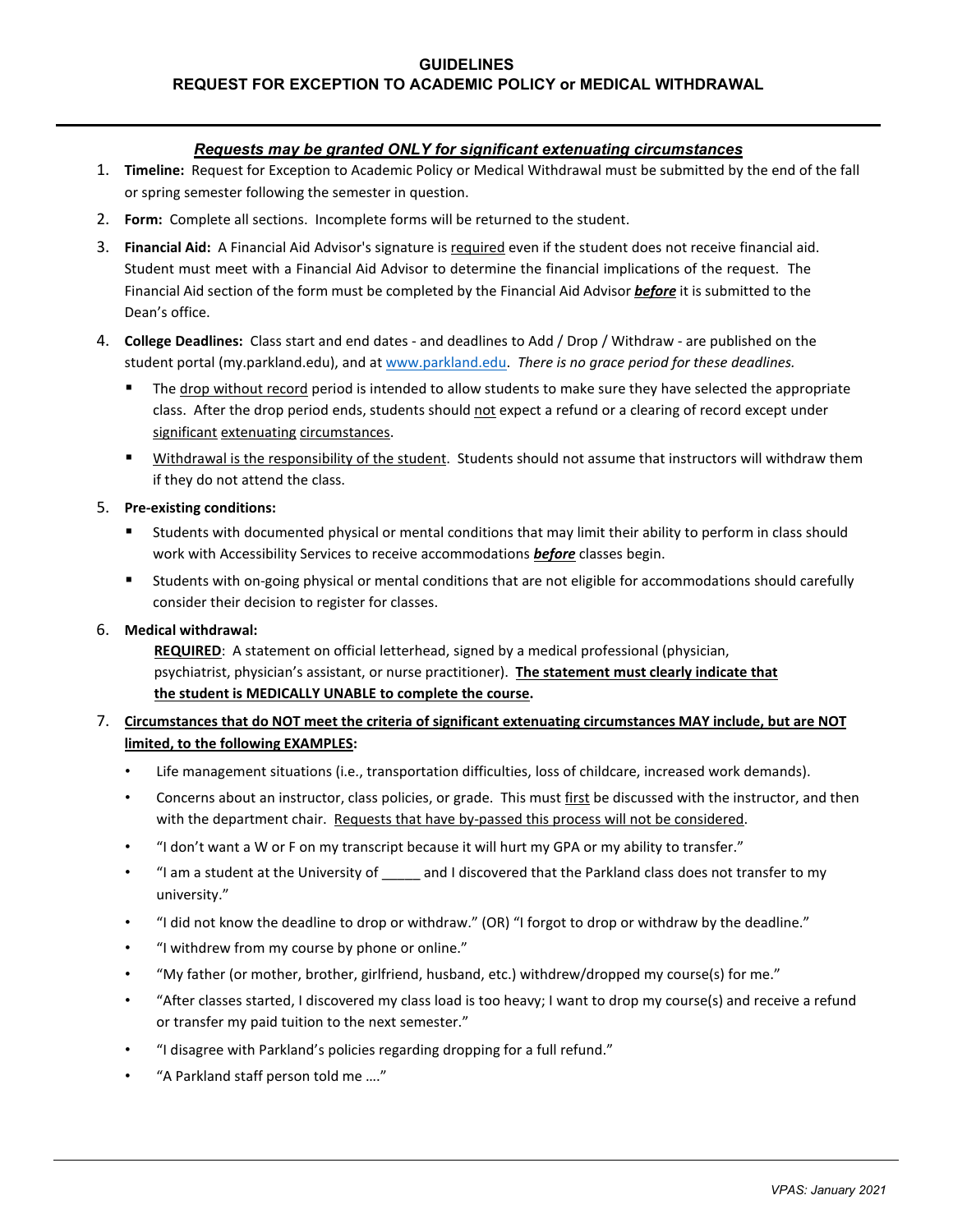|                                      |                                                                                                                                                                                                                                               |                                                                                                                                                                                                                                                                                                                                                                                                                                               | EXCEPTIONS                                                                                                                                                                                                                                                                                                                                                                         |                                                                                                                                                                                                                                                                                                                    |                                                                                                                                                                                                                                                                                                                                                                      |
|--------------------------------------|-----------------------------------------------------------------------------------------------------------------------------------------------------------------------------------------------------------------------------------------------|-----------------------------------------------------------------------------------------------------------------------------------------------------------------------------------------------------------------------------------------------------------------------------------------------------------------------------------------------------------------------------------------------------------------------------------------------|------------------------------------------------------------------------------------------------------------------------------------------------------------------------------------------------------------------------------------------------------------------------------------------------------------------------------------------------------------------------------------|--------------------------------------------------------------------------------------------------------------------------------------------------------------------------------------------------------------------------------------------------------------------------------------------------------------------|----------------------------------------------------------------------------------------------------------------------------------------------------------------------------------------------------------------------------------------------------------------------------------------------------------------------------------------------------------------------|
|                                      | <b>DROP</b>                                                                                                                                                                                                                                   | <b>WITHDRAWAL</b>                                                                                                                                                                                                                                                                                                                                                                                                                             | <b>DROP WITHOUT</b><br><b>RECORD</b>                                                                                                                                                                                                                                                                                                                                               | <b>WITHDRAWAL</b><br><b>AFTER DEADLINE</b>                                                                                                                                                                                                                                                                         | <b>MEDICAL</b><br><b>WITHDRAWAL</b>                                                                                                                                                                                                                                                                                                                                  |
| <b>DEADLINE</b>                      | 11:59 p.m. on<br>the Sunday<br>following the<br>start of class                                                                                                                                                                                | 5:00 p.m. on the last<br>business day of the<br>week before the last<br>week of instruction                                                                                                                                                                                                                                                                                                                                                   | End of Fall or Spring<br>semester following the<br>semester in question                                                                                                                                                                                                                                                                                                            | End of Fall or Spring<br>semester following the<br>semester in question                                                                                                                                                                                                                                            | End of Fall or Spring<br>semester following the<br>semester in question                                                                                                                                                                                                                                                                                              |
| <b>REFUND</b>                        | 100% refund of<br>tuition and fees<br>if dropped by<br>deadline                                                                                                                                                                               | <b>No</b>                                                                                                                                                                                                                                                                                                                                                                                                                                     | Yes                                                                                                                                                                                                                                                                                                                                                                                | No                                                                                                                                                                                                                                                                                                                 | Full or partial billing<br>adjustment is possible<br>- but NOT for students<br>who receive financial<br>aid                                                                                                                                                                                                                                                          |
| <b>GRADE ON</b><br><b>TRANSCRIPT</b> | Course not<br>recorded on<br>transcript                                                                                                                                                                                                       | "W" grade does not<br>affect GPA but may<br>affect financial<br>aid eligibility                                                                                                                                                                                                                                                                                                                                                               | Course not recorded on<br>transcript                                                                                                                                                                                                                                                                                                                                               | "W" grade does not<br>affect GPA but may<br>affect financial<br>aid eligibility                                                                                                                                                                                                                                    | "W" grade does not<br>affect GPA but may<br>affect financial aid<br>eligibility                                                                                                                                                                                                                                                                                      |
| <b>CRITERIA</b>                      | www.parkland.edu                                                                                                                                                                                                                              | Class start and end dates, and deadlines<br>to Add / Drop / Withdraw, are published in<br>the Parkland class schedule, on the<br>student portal (my.parkland.edu), and at                                                                                                                                                                                                                                                                     | Extenuating<br>circumstances that<br>cause the student to<br>be unable to drop<br>These requests are<br>very rarely granted                                                                                                                                                                                                                                                        | "F" grade was recorded<br>because the student<br>was unable to<br>withdraw                                                                                                                                                                                                                                         | Student is<br><b>MEDICALLY UNABLE</b><br>to complete the course                                                                                                                                                                                                                                                                                                      |
| HOW?                                 | <b>ONLINE</b><br>Drop the class<br>online by the<br>Sunday<br>following the<br>first day of<br>class<br>(or)<br><b>IN PERSON</b><br>Go to<br>Admissions &<br>Records by the<br>last day of the<br>week following<br>the first day of<br>class | 1. Obtain a Request to<br><b>Withdraw from</b><br><b>Classes</b><br>(My.parkland.edu or<br>in Admissions &<br>Records).<br>2. Contact your<br>instructor,<br>department chair, or<br>program director for<br>a signature.<br>3. If you are a degree-<br>seeking student<br>withdrawing from all<br>courses, you should<br>meet with a Financial<br>Aid Advisor.<br>4. Submit completed<br>form to Admissions &<br>Records with a photo<br>ID. | 1. Obtain a Request<br>for Exception to<br><b>Academic Policy</b><br>(my.parkland.edu)<br>2. Meet with a<br><b>Financial Aid</b><br>Advisor for the<br><b>REQUIRED</b><br>signature on the<br>TOrm.<br>3. Attach<br>documentation as<br>necessary<br>4. Submit completed<br>form to the Dean<br>of Learning<br>Support<br>Return completed form to academicexceptions@parkland.edu | 1. Obtain a Request<br>for Exception to<br><b>Academic Policy</b><br>(my.parkland.edu<br>2. Meet with a<br><b>Financial Aid</b><br>Advisor for the<br><b>REQUIRED</b><br>signature on the<br>torm.<br>3. Attach<br>documentation as<br>necessary<br>4. Submit completed<br>form to the Dean of<br>Learning Support | 1. Obtain a Request<br>for Exception to<br><b>Academic Policy</b><br>(my.parkland.edu)<br>2. Meet with a<br><b>Financial Aid</b><br>Advisor for the<br><b>REQUIRED</b><br>signature on the<br>TOrm.<br>3. Attach medical<br>professional's<br>signed statement<br>on official<br>letterhead<br>4. Submit completed<br>form to the Dean of<br><b>Learning Support</b> |

**Return completed form to [academicexceptions@parkland.edu.](mailto:academicexceptions@parkland.edu)**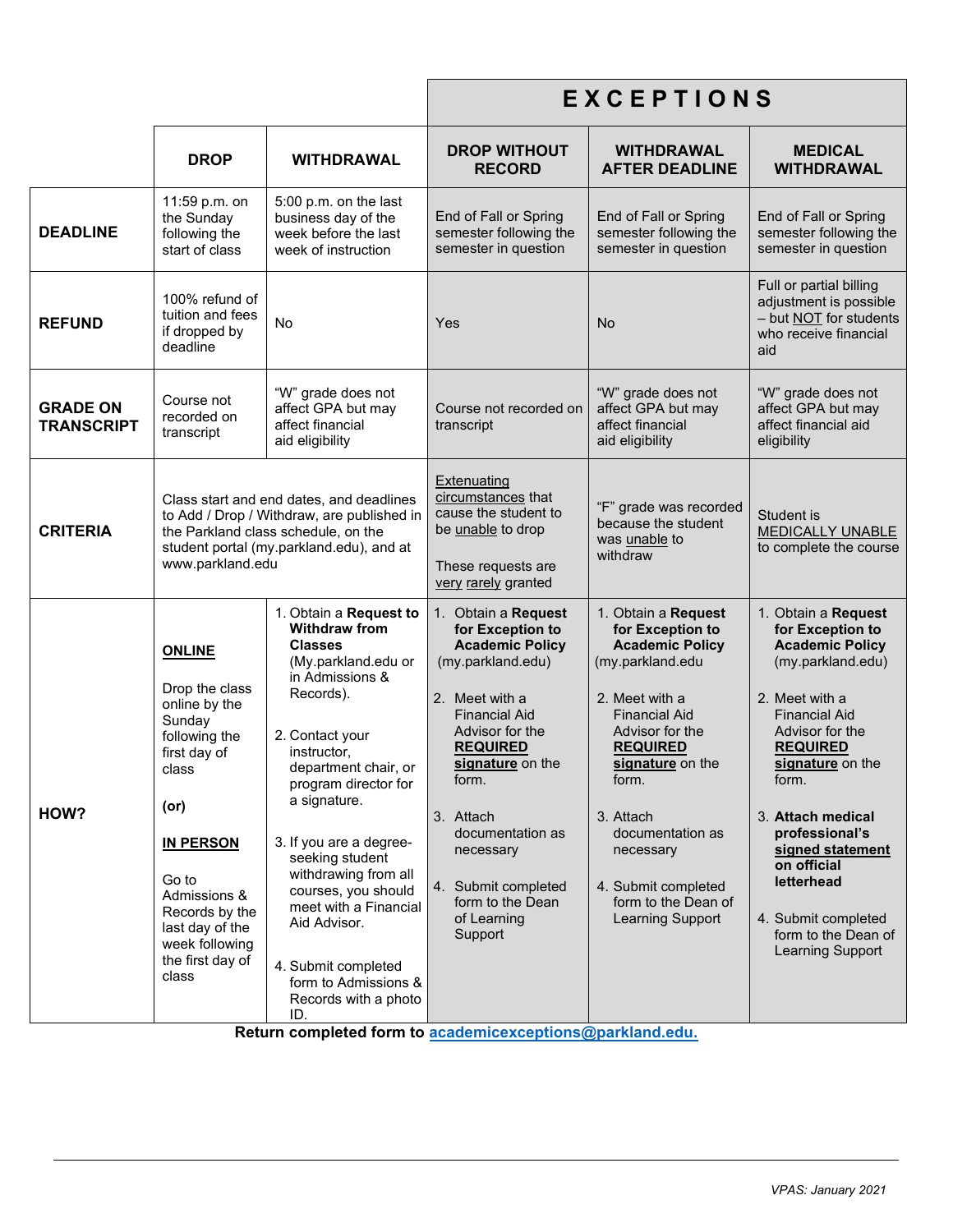# **Parkland College Request for Exception to Academic Policy or Medical Withdrawal**

Return completed form to [academicexceptions@parkland.edu](mailto:academicexceptions@parkland.edu)

**STUDENT INFORMATION – Print clearly**  Last name <u>example and the second contract of the second contract of First name</u> Student ID \_\_\_\_ \_\_\_\_ \_\_\_\_ \_\_\_\_ \_\_\_\_ \_\_\_\_ \_\_\_\_ Daytime phone (\_\_\_\_\_\_) \_\_\_\_\_\_\_\_\_\_\_\_\_\_\_\_\_\_\_\_\_ Student's Parkland email \_\_\_\_\_\_\_\_\_\_\_\_\_\_\_\_\_\_\_\_\_\_\_\_\_\_\_\_\_\_\_\_\_\_\_\_\_\_\_\_\_\_\_\_\_\_\_\_\_\_\_\_\_\_\_\_\_\_\_\_\_\_\_\_\_\_\_\_\_\_\_\_\_\_ Street Address City, State, Zip \_\_\_\_\_\_\_\_\_\_\_\_\_\_\_\_\_\_\_\_\_\_\_\_\_\_\_\_\_\_\_\_\_\_ Student's Signature \_\_\_\_\_\_\_\_\_\_\_\_\_\_\_\_\_\_\_\_\_\_\_\_\_\_\_\_\_\_\_\_\_\_\_\_\_\_\_\_\_\_\_\_ Date \_\_\_\_\_\_\_\_\_\_\_\_\_\_\_\_\_\_\_\_\_\_\_\_\_\_\_\_ **FINANCIAL AID ADVISOR VERIFICATION This section must be completed and signed by a Parkland College financial aid advisor, even if the student has not / does not receive financial aid.**   $\square$  Student receives financial aid  $\square$  Student does not receive financial aid or Veterans benefits  $\Box$  Student receives Veterans benefits Subject to R2T4?  $\Box$  No  $\Box$  Yes R2T4 Calculation Date: Possible implications:  $\Box$  Financial implications  $\Box$  \_\_\_\_\_\_\_\_\_\_\_\_\_\_\_\_\_\_\_\_\_\_\_\_\_\_\_\_\_\_\_\_\_\_\_\_\_\_\_\_\_\_\_\_\_\_\_\_\_\_\_\_\_\_\_\_\_\_\_\_\_\_\_\_\_\_\_\_\_\_\_\_\_\_\_\_\_\_\_\_\_\_\_\_\_\_\_\_\_  $\Box$  SAP implications  $\Box$ **\_\_\_\_\_\_\_\_\_\_\_\_\_\_\_\_\_\_\_\_\_\_\_\_\_\_\_\_\_\_\_\_\_\_\_\_\_\_\_\_\_\_\_\_\_\_\_\_\_\_\_\_\_\_\_\_\_\_\_\_\_\_\_\_\_\_\_\_\_\_\_\_\_\_\_\_\_\_\_\_\_\_\_\_\_\_\_\_** FA Advisor signature \_\_\_\_\_\_\_\_\_\_\_\_\_\_\_\_\_\_\_\_\_\_\_\_\_\_\_\_\_\_\_\_\_\_\_\_\_\_\_\_\_\_\_\_\_\_\_ Date \_\_\_\_\_\_\_\_\_\_\_\_\_\_\_\_\_\_\_\_\_\_\_ **STUDENT'S REQUEST Must be submitted by the end of the Fall or Spring semester following the semester checked: CHECK ONE: Medical Withdrawal (STOP – go to next page) Drop class without record after published deadline**

**Late withdraw from class after published deadline**